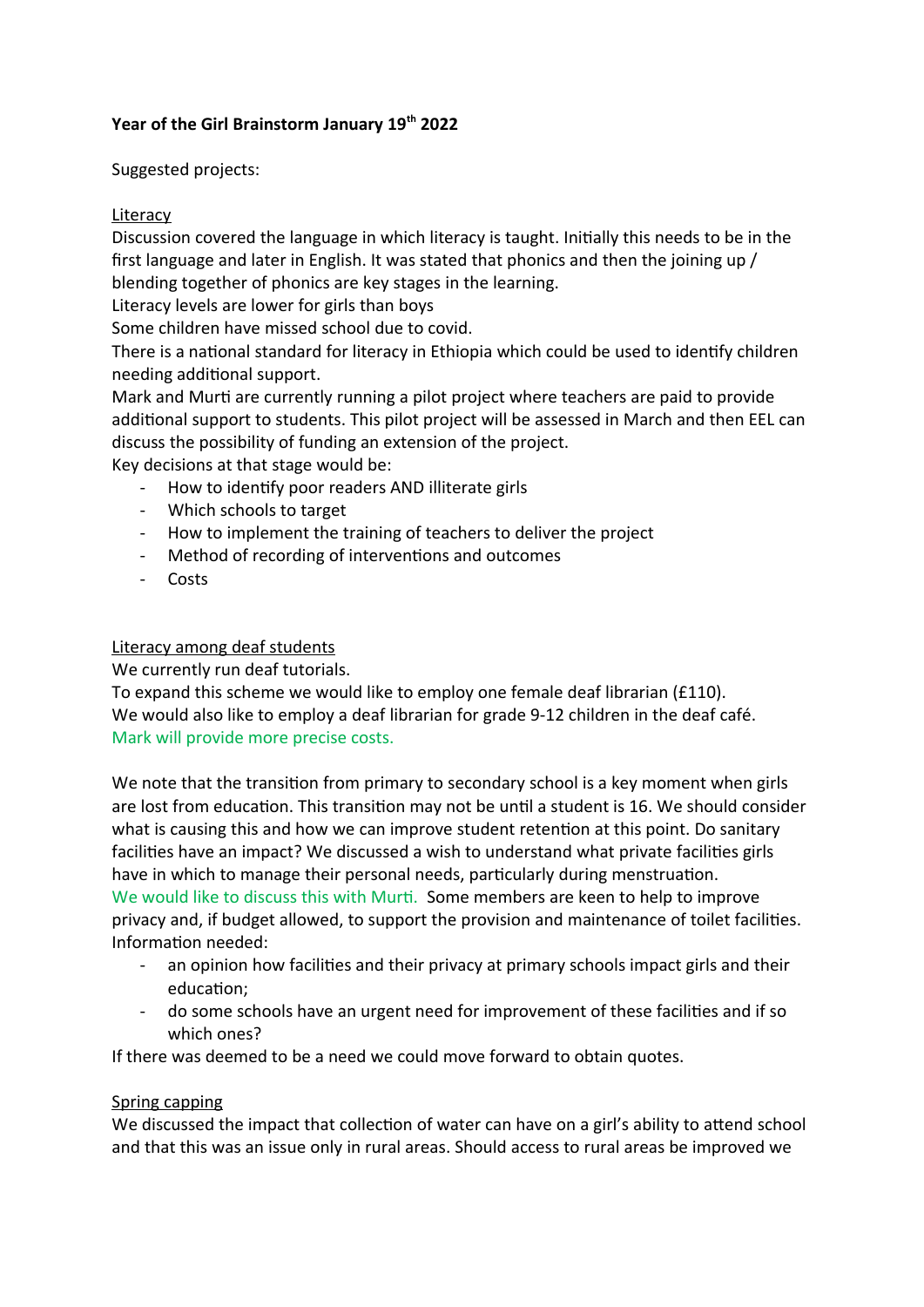would be interested in knowing if any communities are some distance from water. To discuss with Murti/ team

### Days for girls sanitary protection

We have access to reusable sanitary protection and we intend to order a supply and take it out to Ethiopia on our next visit. It is too risky and expensive to use a carrier. Annie is taking this forward

### Developing girls' self esteem and supporting their wellbeing

### Bike project

Murti has advised that the bikes are a boost to the girls' confidence and she recommends that this be continued /expanded. We need to

- request a plan for how the scheme could continue/expand
- assess running costs.

The bikes are currently used only within the school grounds. The initial concept mentioned using the bikes to improve girls' safety during commute to school.

- What are the obstacles to this and is it this still an objective?
- Could we include health and safety training within the structure of the club?

### We need to discuss all of above with Murti.

### Girls clubs/gender clubs

Girls clubs could potentially be run by librarians at a time when the library is not open to others. Potential topics for discussion could be:

- Personal health, hygiene and coping with menstruation
- Sexual health/education
- Social media and the risks
- Self esteem
- Any topic which is playing on a girl's mind

All of the above would require the librarian or tutor to be trained. Potentially this is a "safe space" for girls and young women where they could receive support as well as gaining inspiration and empowerment from shared experiences and conversations.

Gender clubs involve both sexes.

Girls and boys meet and talk about the gender differences within their culture. By open discussion develop an improved level of understanding and respect for one another.

For both the girls clubs and the gender clubs we would need:

- to determine which of the above topics would be discussed
- a plan for training of the person delivering the service
- a plan for advertising the clubs and recruiting young people to them (from both within and outside the school to capture non-attenders). Would we provide funding for food or snacks to encourage attendance?
- a plan for delivery of the service and recording of outcomes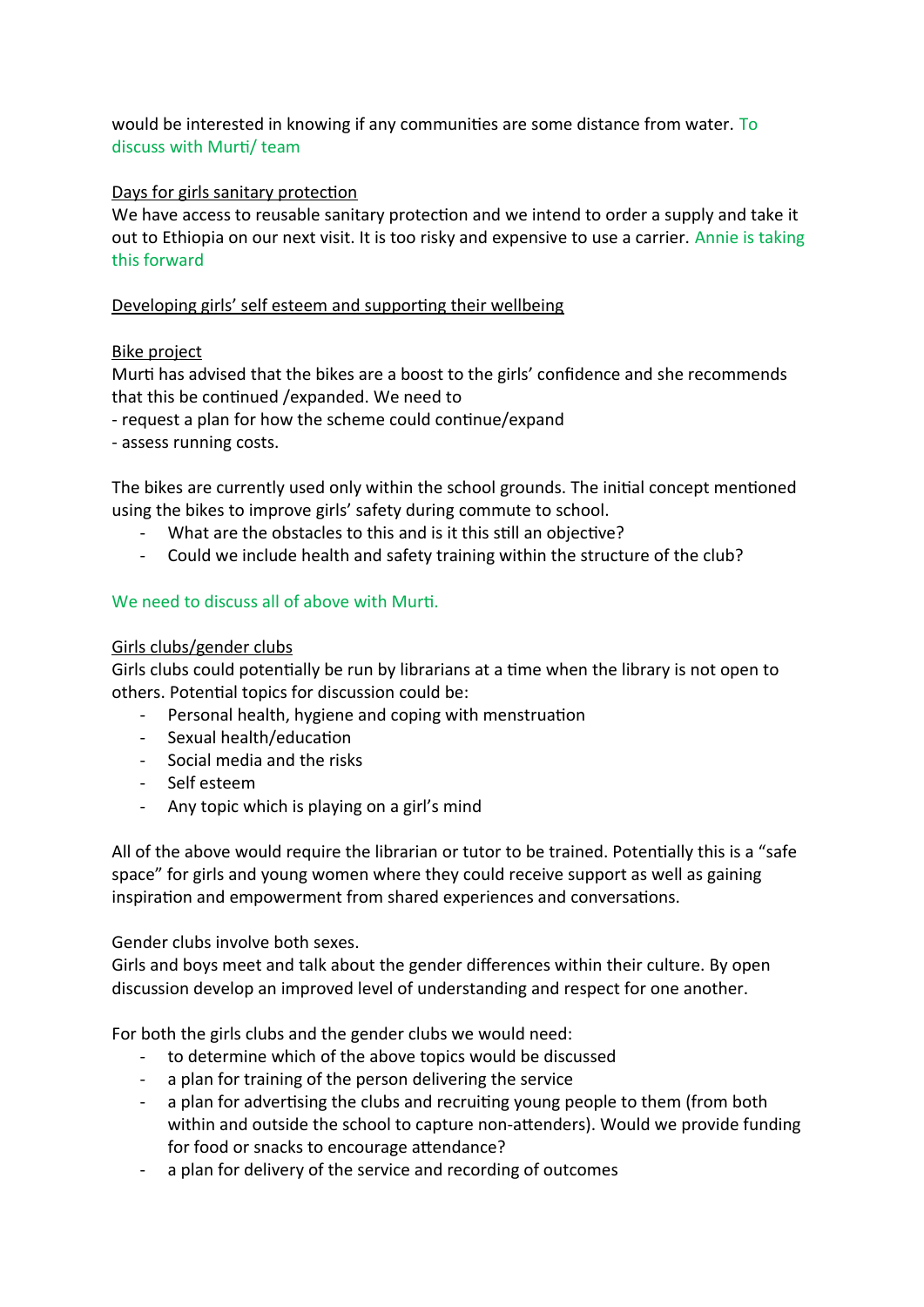- costs

We need to ask Mark and Murti if there is a template for training and if so the approximate costs of providing the training and running the service. Ideally we would like to select 2 female librarians with a suitable aptitude and personality for this kind of conversation. We would like to ask DASCC if they offer a programme of leadership training (we understand that this is commonly available with the church development and training structure).

### Fundraising

Sue Errington from DDE (Devon Development Education) was very helpful around fundraising ideas. We discussed:

- Kalkidan has a shop which could host events and share publicity materials
- Respect festival we could have a stall. Annie is taking this forward
- Approach libraries for poster space/a table to promote our charity
- Car boot sales
- Jazz evening  $-$  we have the offer from Sue Rainger to sing
- Revive the Ethiopian banquet (Taste of Ethiopia)
- Hire the Ethiopian café for an evening and invite a speaker
- Use Acoustic Café again as an event
- Raise awareness by inviting local dignitaries
- Designate a week to specifically target Year of the Girl for fundraising activities
- Designate a tab on our website for donations directly to Year of the Girl and have these funds coded for accounting purposes
- Usual social media / website promotion

DDE will help us to publicise events and we also asked Sue if she would advertise for volunteers.

### We need volunteers to:

- $\circ$  Support, as part of a rota, a stall at the Respect Festival 30<sup>th</sup> April 1<sup>st</sup> May
- o help with project management to take one or more of the ideas above forward
- o help with fundraising, ideally to own a specific idea or project
- o help with presenting and chairing our link up meetings
- o take responsibility for Year of the Girl
- o take a seat on the board of trustees to oversee fundraising

#### Present were

George Dexter, Peter von Lany, Hilary, Simon Marchant, Penny Pullen, Dawn Swettenham, Annie Bainbridge, Mark Smith, David Scarbrough, Sue Errington, Claire Fereday Apologies from Gordon and Val Read and Cathy Kiddle

### **Further news**

Since the meeting we have been made aware of girls who have disabilities which are not receiving adequate management. We have shown an example of this on our website. We will discuss with Murti how we can support her to identify girls with healthcare needs.